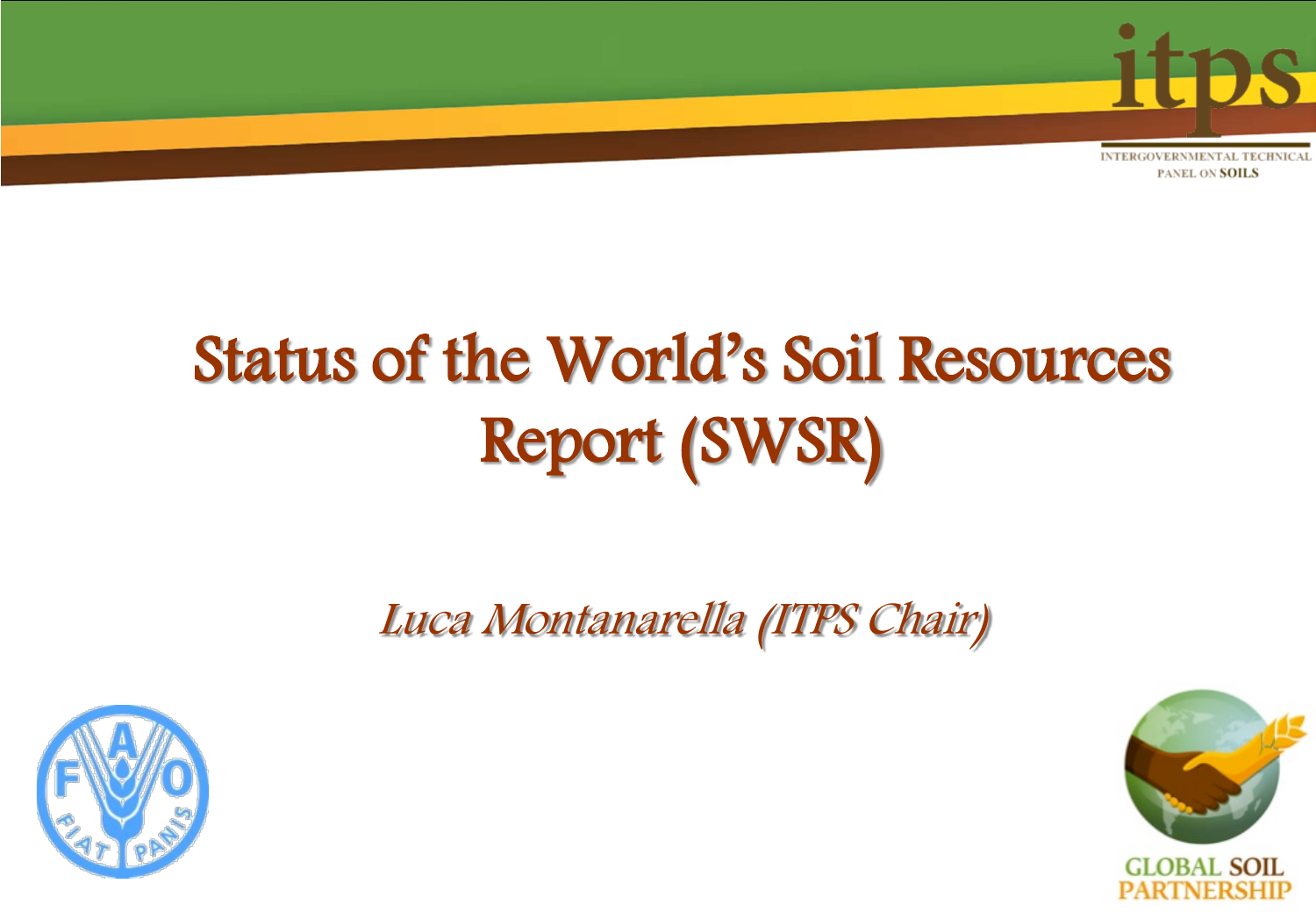# Objectives of the report

- It aims for an **assessment** of **global soil resources**, set within a framework of **ecosystem services**. It presents the **threats** to soil functions and their **impacts** on ecosystem services.
- The report provides a global **scientific** assessment of current and projected soil conditions built on **regional data analysis** and expertise.
- The report explores the **implications** of soil conditions for **food** security, **climate change**, **water** quality and quantity, **biodiversity**, and **human** health and wellbeing.
- It is based on the best available soil information, *including an uncertainty evaluation of the data.*
- *It results in the identification of soil-related knowledge gaps that constrain the achievement of sustainable development.*
- A Synthesis Report summarizes the findings and includes **recommendations** for action by policymakers.





**Status of the World's Soil Resource**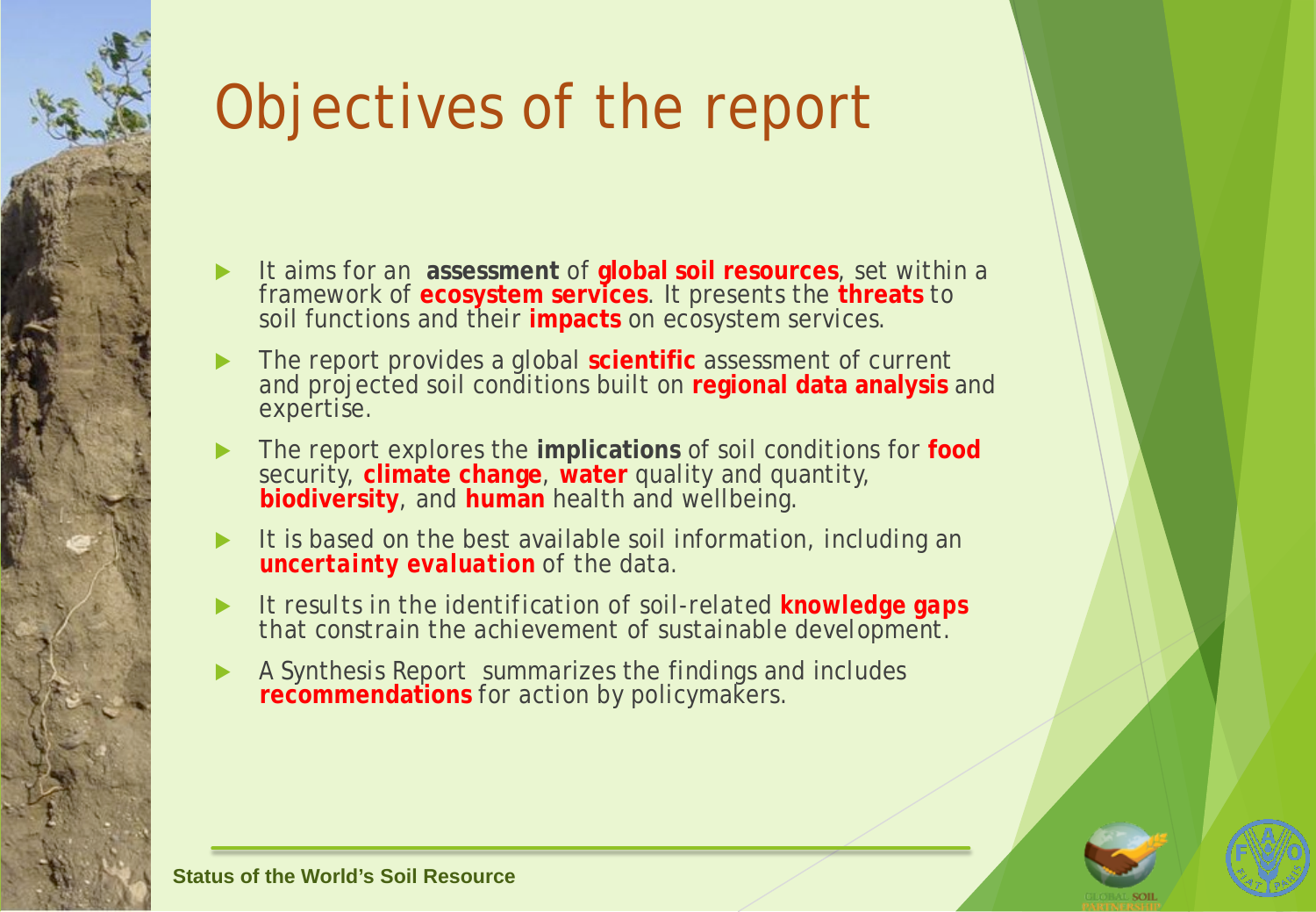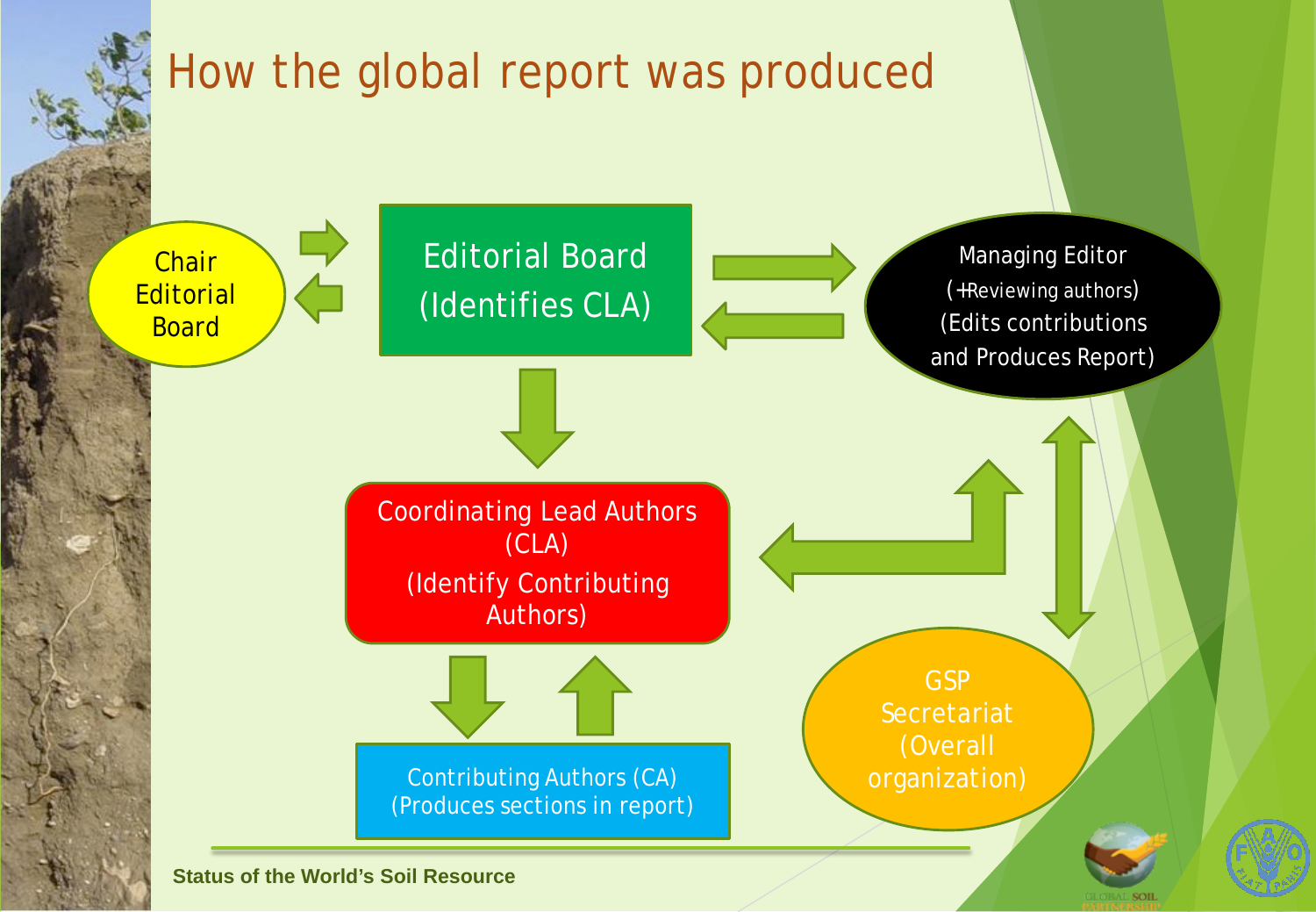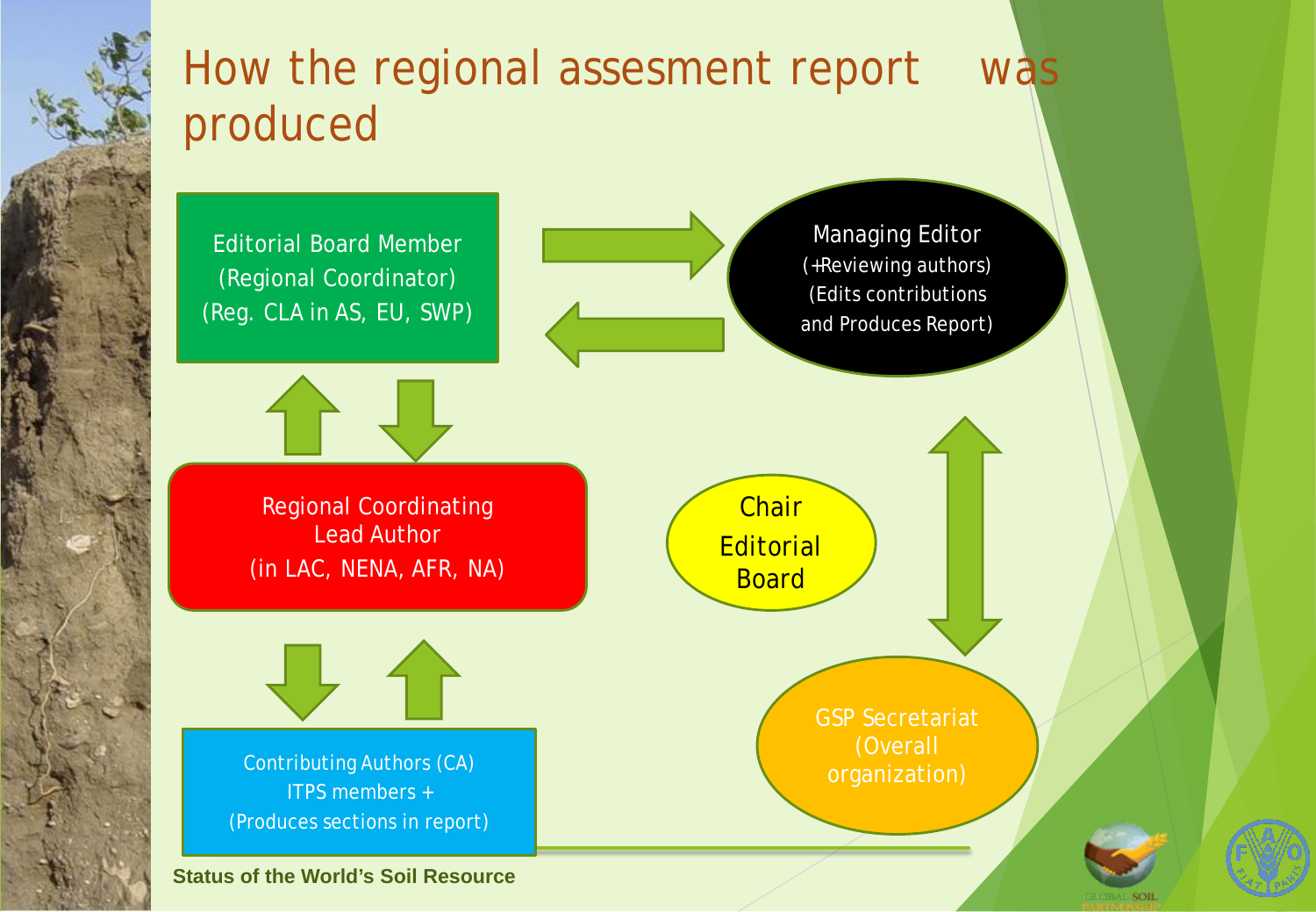#### **Contents and Coordinating Lead Authors**

Part I: Global Soil Resources: Maria Gerasimova (Russia), Thomas Reinsch (USA) and Peter Smith (UK)

Part II: Global Soil change: André Bationo (Burkina Faso) and Srimathie Indraratne (Sri Lanka).

Part III: Impacts and Responses: Miguel Taboada (Argentina) , Chencho Norbu (Bhutan) and David Robinson (UK).

Regional assessments of soil change are coordinated by: V. Chude (Africa South of the Sahara), K. Yagi (Asia), Pavel Krasilnikov (Europe), M.L. Mendonça (Latin America and the Caribbean), Seyed Kazem Alavi (Near East and North Africa), Dan Pennock (North America), Neil McKenzie (Southwest Pacific and Antarctica).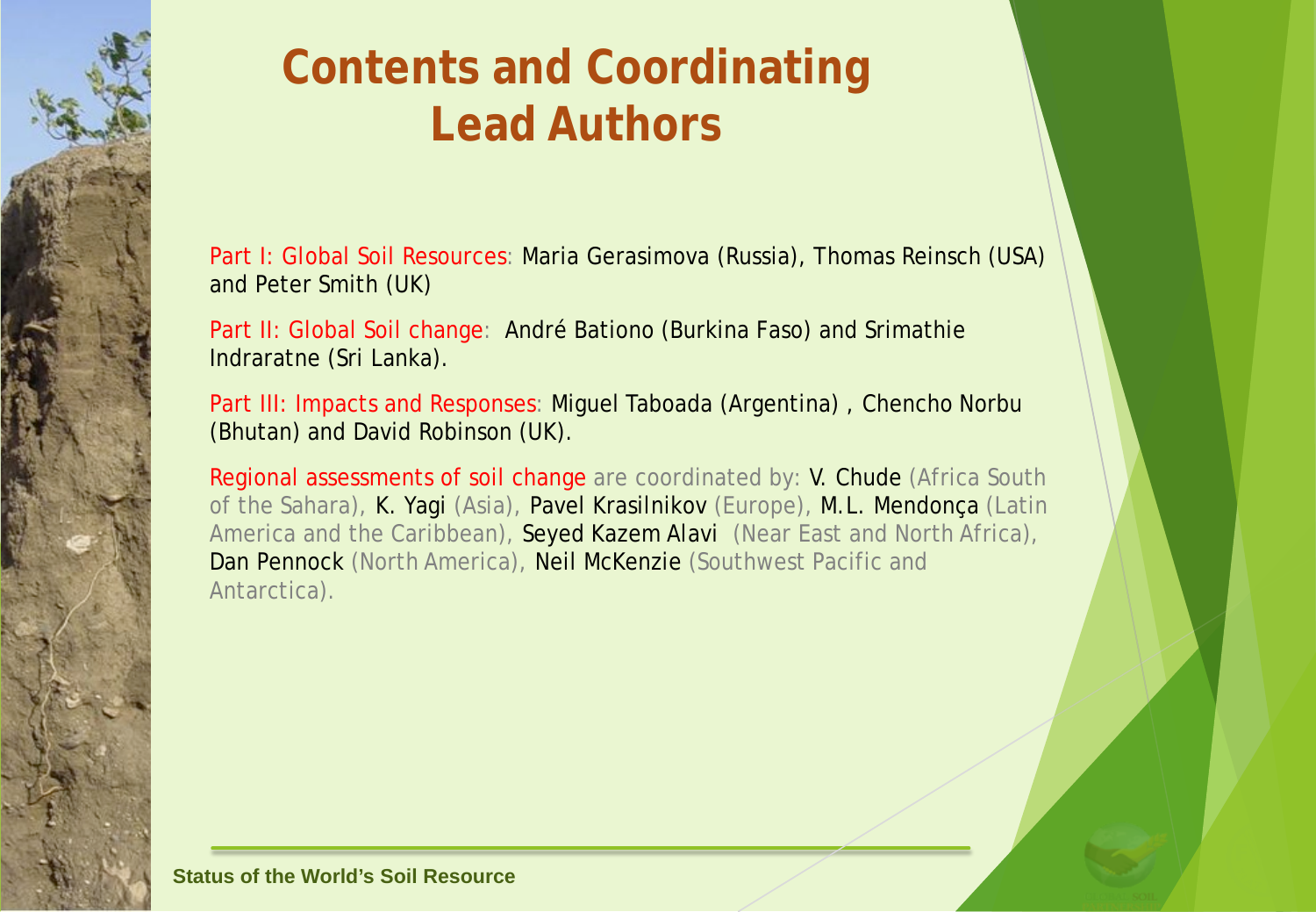# **Timeline (1)**

- July 2013: Decision taken by ITPS to produce a report on the Status of the World's Soil Resource and appointment of an editorial board.
- February 2014: First meeting of the Editorial Board.
- April 2014: ITPS meeting: Table of Contents agreed, Managing editor appointed, Coordinating Lead Authors designated.
- May November 2014: Draft sections submitted and Zero Draft Report produced.
- December 2014: Second meeting Editorial Board.
- January –March 2015 Peer review and final draft SWSR report
- February March 2015 Preparation draft policy report
- **April 2015 ITPS discussion/approval of reports**



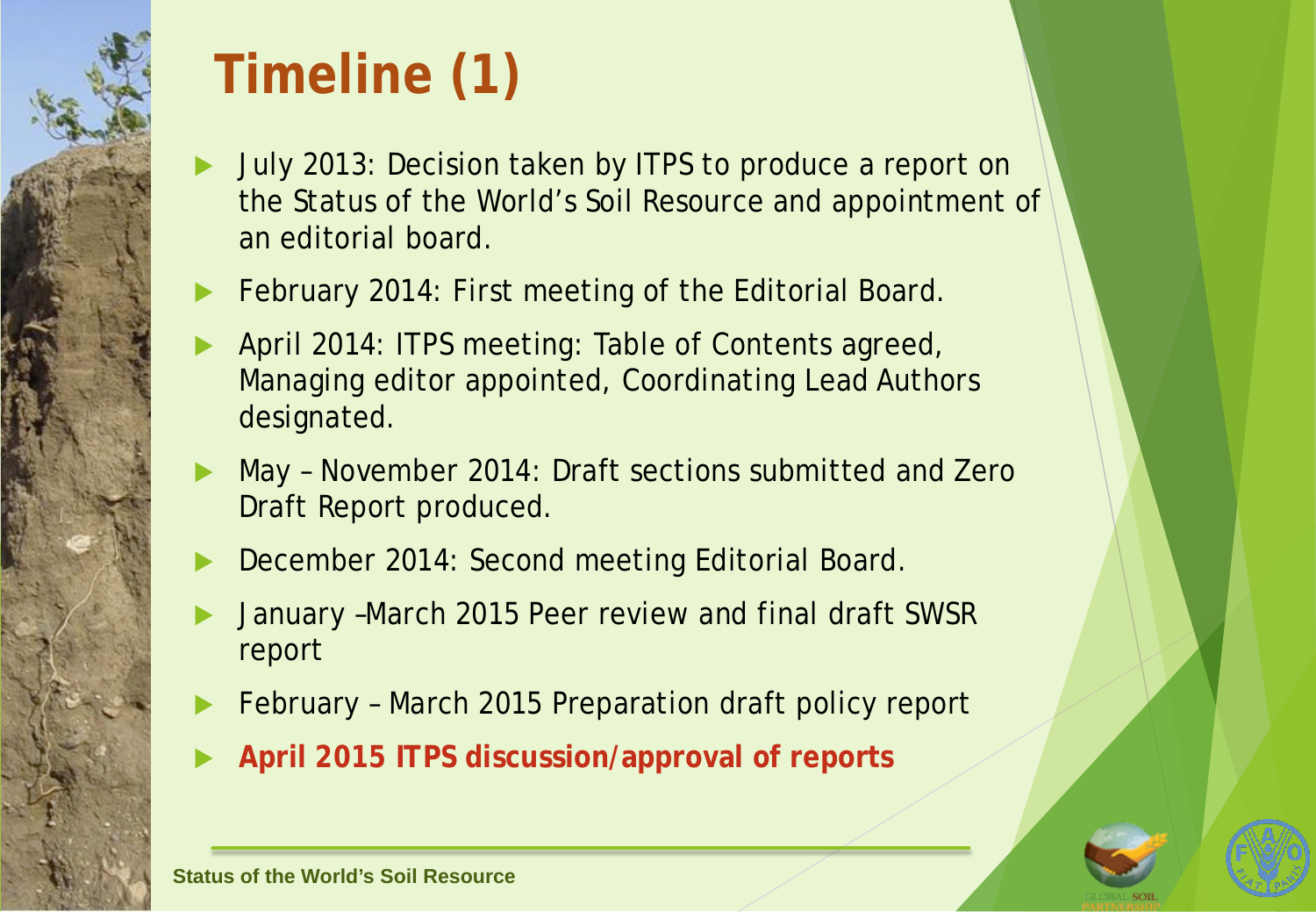

# **Timeline (2)**

- April –May 2015 Copy Editing Synthesis Report and Translation in 6 languages.
- June 2015 Plenary GSP to approve Synthesis Report for Policy Makers
- July September 2015 Copy Editing Main Report
- October 2015 Printing both reports
- 5 December 2015 Presentation reports on World Soils Day.(UN FAO, Rome)



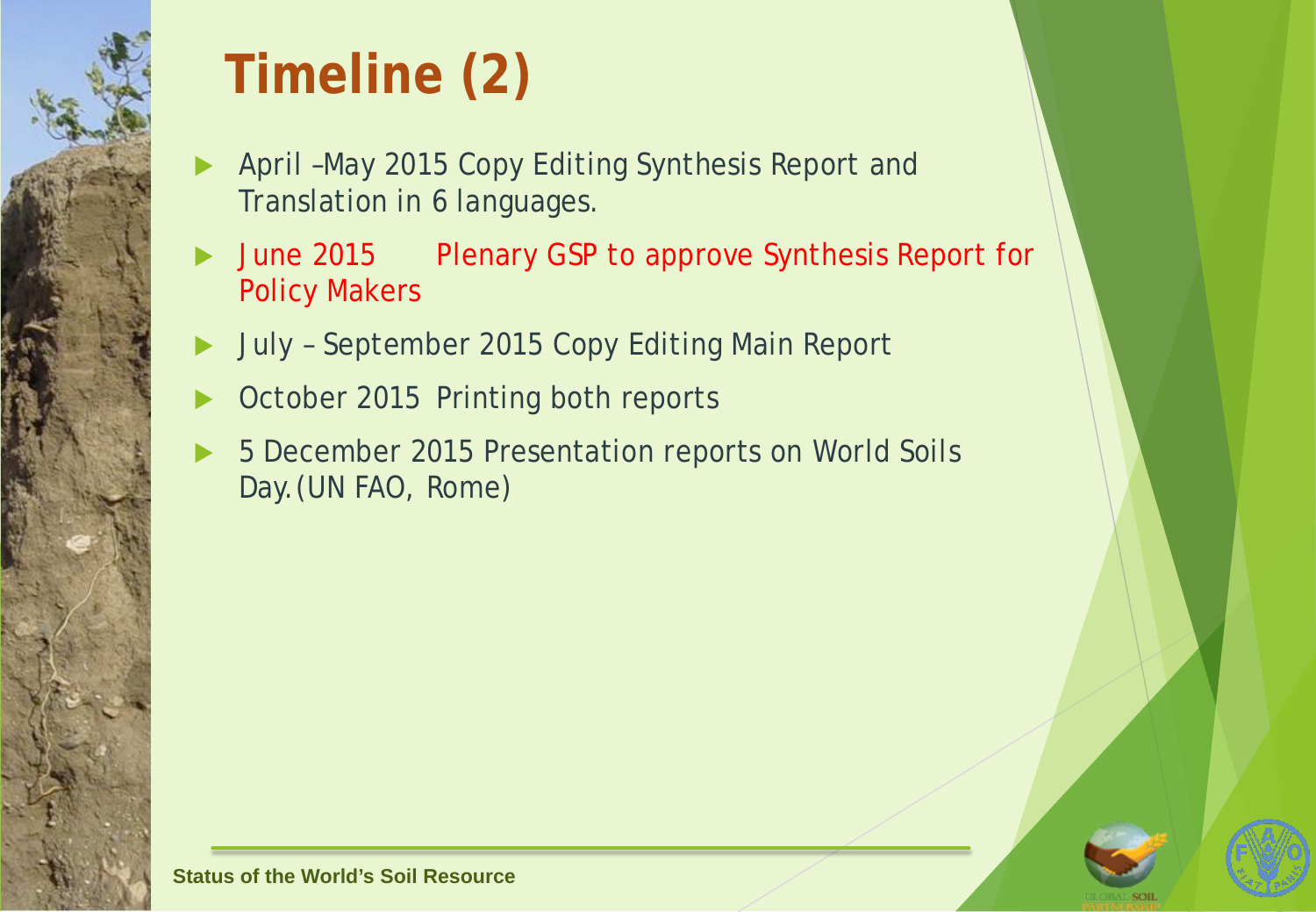#### **Conclusion Contributors/Contributions**

- 1. Many (205) contributors have been mobilized.
- 2. Contributors had predominantly a University/Research background (85%), came from many different nations (60) and had a reasonable gender balance (20% women).
- 3. 90 % of the draft contributions have been received within 7 months of the initial requests. A 600 page report has been compiled in less than a year.
- 4. A number of high level soil experts and important soil stakeholders/organizations were involved.
- 5. Some experts and stakeholder organizations were not involved.
- 6. The report is twice as voluminous as planned.



**Status of the World's Soil Resource**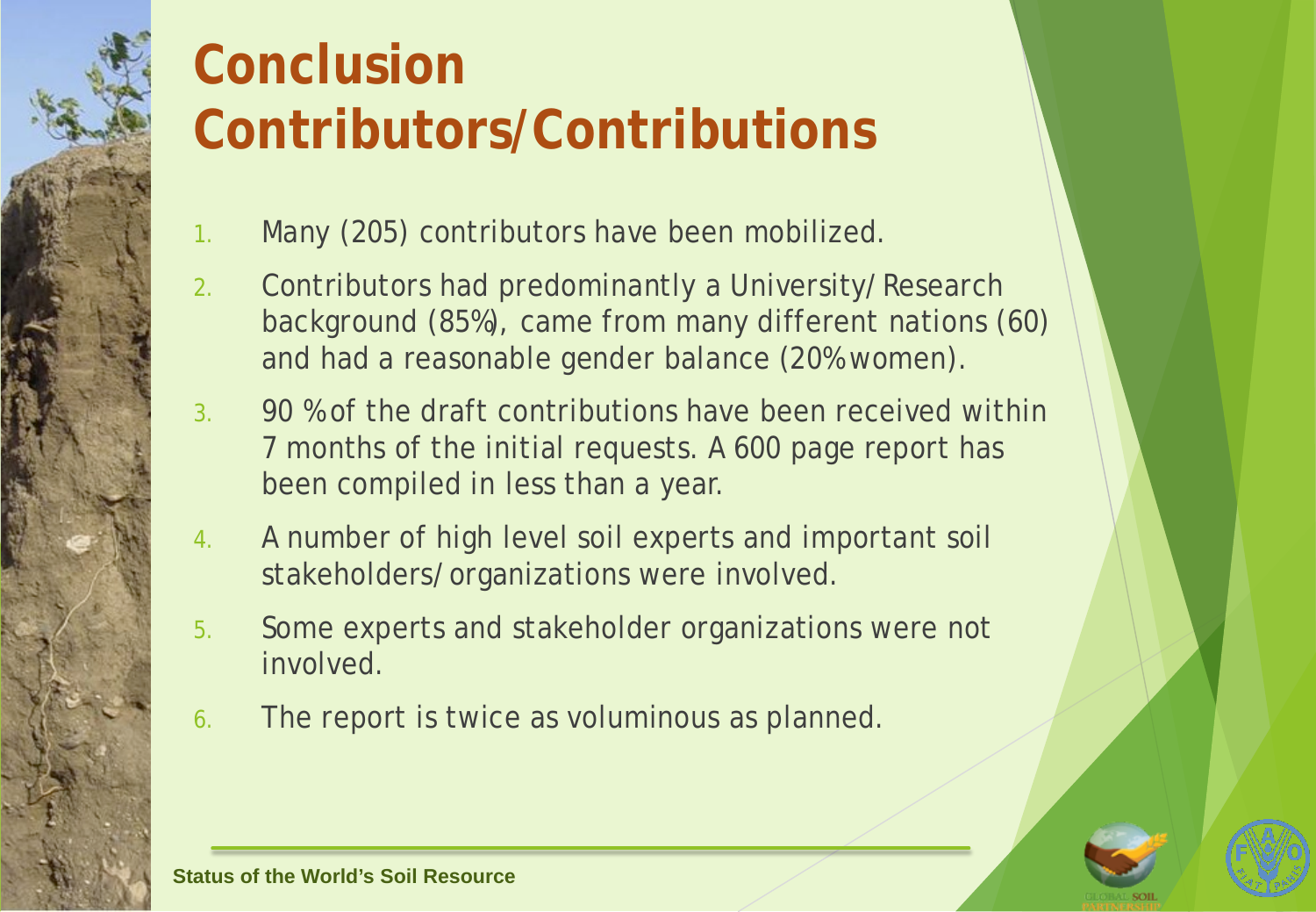## **Conclusions (Quality)**

Overall, based on the number (2242), the median date of publication (2006) of the references, and the dominance of references from the XXIst Century (>78%) the overall quality of the report appears to be quite good.

Weak points are:

- 1. The relatively low number of contributors and the date of references in Africa.
- 2. The low number of contributors and number of references in Europe and Eurasia.
- 3. The date of reference in Chapter 3 (which deals partly with the history of soil science (oldest ref: 1853))



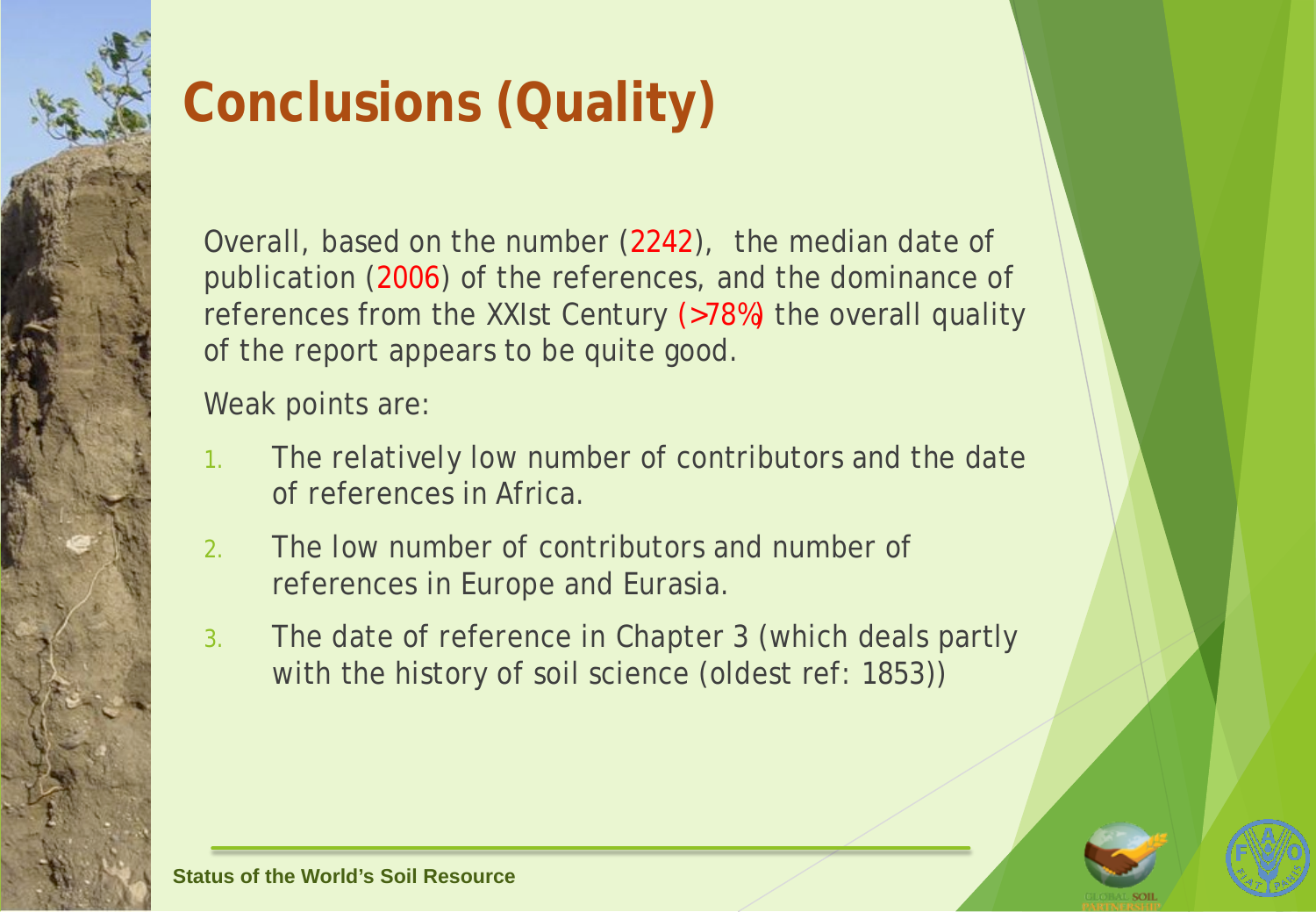| <b>Threat to soil</b>           | <b>Condition and Trend</b> |                 |                             |              |              |     |
|---------------------------------|----------------------------|-----------------|-----------------------------|--------------|--------------|-----|
| function                        | Very<br>poor               | Poor            | Fair                        | Good         | Very<br>good |     |
| Soil erosion                    | $\nu$ NENA                 | ΚA              | A E                         |              |              |     |
|                                 |                            | $\angle$ LAC    | $~\sim$ SSA                 |              |              |     |
|                                 |                            |                 | <b>フ NA</b>                 |              |              |     |
|                                 |                            |                 | A SP                        |              |              |     |
| <b>Organic carbon</b><br>change |                            | $~\sim$ A       | <b>7 NA</b>                 |              |              | Mai |
|                                 |                            | $~\sim$ E       | $~\sim$ SP                  |              |              |     |
|                                 |                            | $\nu$ LAC       |                             |              |              | Soi |
|                                 |                            | <b>∠ NENA</b>   |                             |              |              |     |
|                                 |                            | <b>フ SSA</b>    |                             |              |              |     |
| Contamination                   | $\mathsf{K}$ NENA          | ĽΑ              | $~\sim$ LAC                 | $\angle$ SSA |              | con |
|                                 |                            | ЛE              |                             | AN K         |              | the |
|                                 |                            |                 |                             | A SP         |              |     |
|                                 |                            |                 |                             |              |              |     |
| Soil acidification              |                            | <b>∠A</b>       | ЛE<br>$~\sim$ LAC           | <b>7 NA</b>  | $~\sim$ NENA |     |
|                                 |                            |                 | $~\sim$ SSA                 |              |              |     |
|                                 |                            |                 | ⊮ SP                        |              |              |     |
| <b>Salinization and</b>         |                            | $~\sim$ A       | $\mathsf{L}^\mathsf{c}$ LAC | $~\sim$ NA   |              |     |
| sodification                    |                            | ΚE              | $\nu$ NENA                  | $\sim$ SP    |              |     |
|                                 |                            |                 |                             |              |              |     |
|                                 |                            |                 |                             |              |              |     |
| Loss of soil                    |                            | $\angle$ NENA   | $~\sim$ A                   | $~\sim$ NA   |              |     |
| biodiversity                    |                            |                 | ΚE                          | $\sim$ SP    |              |     |
|                                 |                            |                 | $~\sim$ LAC                 |              |              |     |
|                                 |                            |                 | $\angle$ SSA                |              |              |     |
| Waterlogging                    |                            |                 | ĽΑ                          | $\sim$ SSA   |              |     |
|                                 |                            |                 | $\sim$ E                    | $~\sim$ NA   |              |     |
|                                 |                            |                 | $\sim$ LAC                  | $\sim$ NENA  |              |     |
|                                 |                            |                 |                             | $~\sim$ SP   |              |     |
| <b>Nutrient imbalance</b>       |                            | <b>∠</b> Α      | $\sim$ LAC                  | $\sim$ NENA  |              |     |
|                                 |                            | $\sim$ E        | ⊮ SP                        |              |              |     |
|                                 |                            | フ SSA           |                             |              |              |     |
|                                 |                            | $\mathsf{K}$ NA |                             |              |              |     |
| Compaction                      |                            | ĽΑ              | $\sim$ E                    | $~\sim$ SSA  |              |     |
|                                 |                            | $\angle$ LAC    | $~\sim$ NA                  |              |              |     |
|                                 |                            | <b>∠ NENA</b>   | $\sim$ SP                   |              |              |     |
|                                 |                            |                 |                             |              |              |     |
| <b>Sealing and capping</b>      | <b>∠ NENA</b>              | ΚA              | $~\sim$ LAC                 | $~\sim$ SSA  |              |     |
|                                 |                            | ΚE              | <b>∠ NA</b>                 | ⊮ SP         |              |     |
|                                 |                            |                 |                             |              |              |     |
|                                 |                            |                 |                             |              |              |     |
|                                 |                            |                 |                             |              |              |     |

**ANTIQUE AN** 

#### Status of World's Soil Resources 2015

#### in findings:

Symbol **NENA** 

LAC

**NA** 

E

A

SP

**SSA** 

 $\overline{\phantom{a}}$  $\sim$ 

K

 $\overline{\mathcal{A}}$ 

**Solution Figure 1 and 5 location is extended Soil I** erosion, loss of and soil **contamination remain in most regions of the world the main threats to soil functions**

2015 International Year of Soils



Description

Latin America and the Caribbean

Near East and North Africa

Africa South of the Sahara

North America

Asia

Stable

Variable

Improving

Deteriorating

**Europe and Eurasia** 

Southwest Pacific

**STATUS OF THE WORLD SOIL RESOURCES REPORT** 



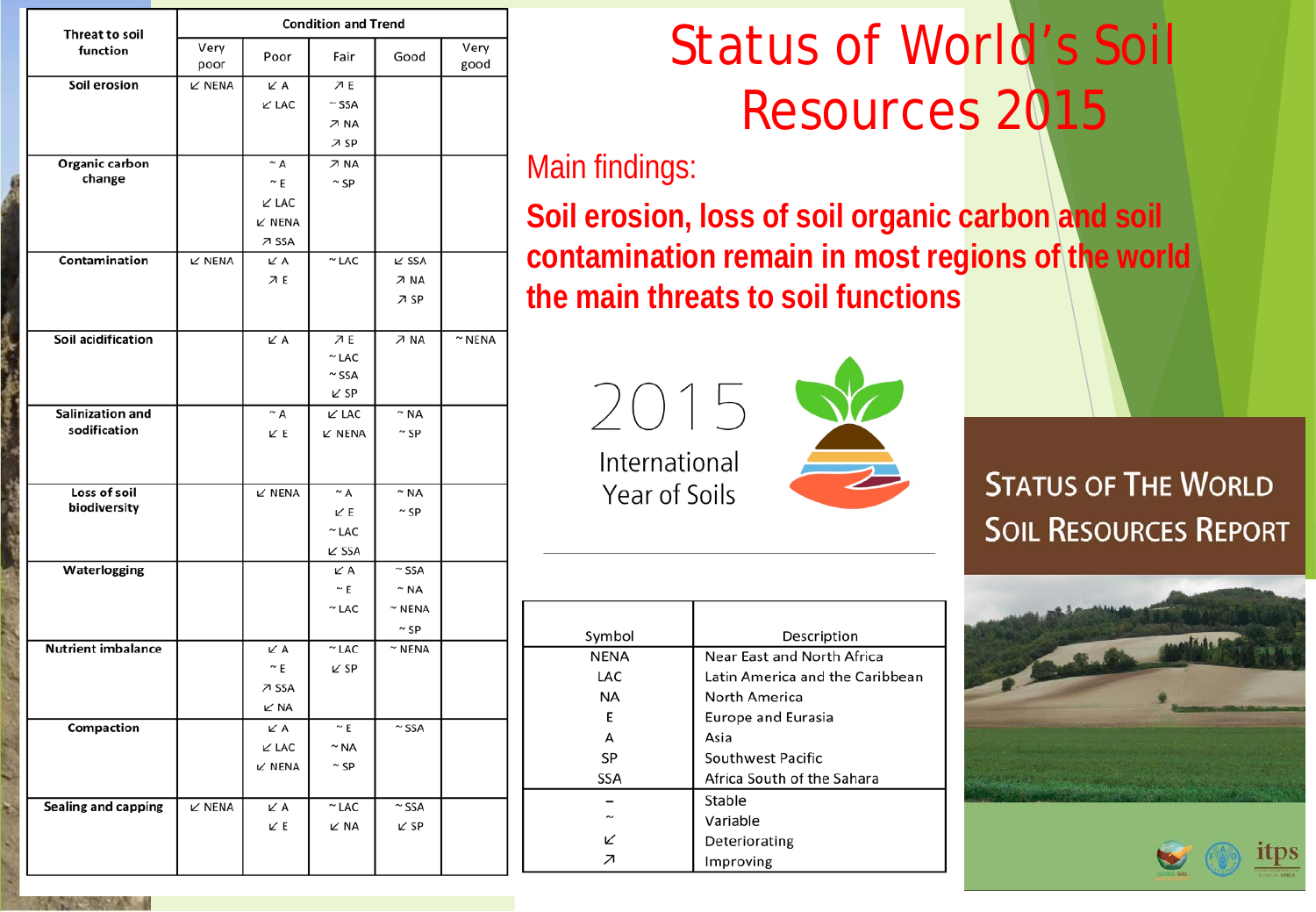# Summary for Policy makers

- Sustainable soil management can increase the supply of healthy food for the  $1_{\cdot}$ most food insecure among us. Specifically we should minimize further degradation of soils and restore the productivity of soils that are already degraded in those regions where people are most vulnerable.
- The global stores of soil organic matter (i.e., soil organic carbon (SOC) and 2. soil organisms) should be stabilized or increased. Each nation should identify locally appropriate SOC-improving management practices and facilitate their implementation. They should also work towards a national-level goal of achieving a stable or positive net SOC balance.
- 3. Compelling evidence exists that humanity is close to the global limits for total fixation of nitrogen and regional limits for phosphorus use. Therefore we should act to stabilize or reduce global N and P fertilizer use while simultaneously increasing fertilizer use in regions of nutrient deficiency. Increasing the efficiency of N and P use by plants is a key requirement to achieve this goal.
- The regional assessments in the SWSR report frequently base their evaluations 4. on studies from the 1990s based on observations made in the 1980s or earlier. We must improve our knowledge about the current state and trend of the soil condition. An initial emphasis should be on improving observation systems to monitor our progress in achieving the three priorities outlined above.

**Sustainable Soil Management (SSM)**

**Crucial importance of Soil Organic Carbon (SOC)**

**Improved Management of Fertilizers**

**Lack of Data and Information**